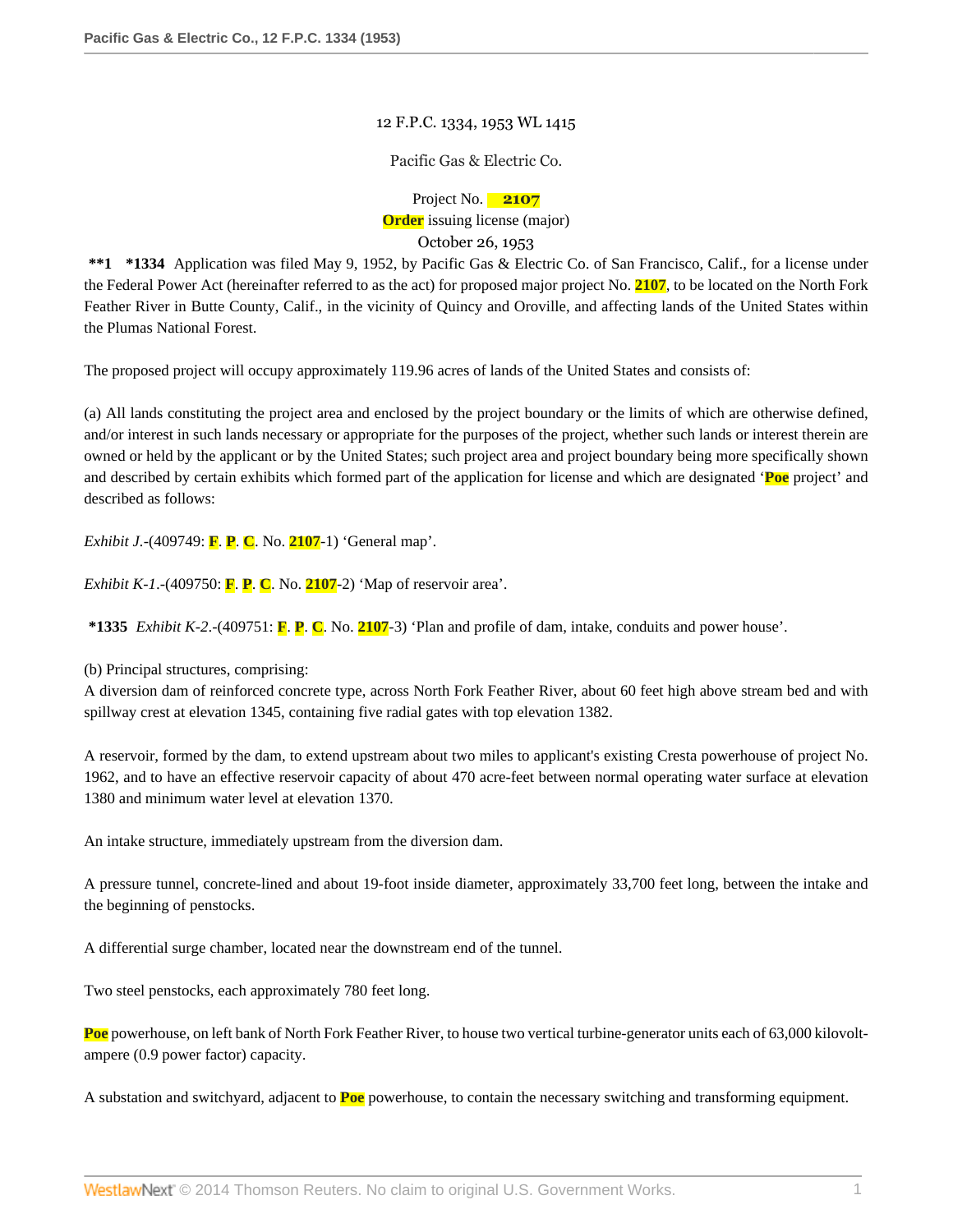Two short, 220-kilovolt tap lines, to extend from the high tension switch and bus structure at **Poe** powerhouse to applicant's transmission system.

(Note: All elevations are based on applicant's datum: elevation 0.0 P. G. & E.= elevation 10.0 U. S. G. S. approx.)

the location, nature and character of which structures are more specifically shown and described by the exhibits hereinbefore cited and by certain other exhibits which formed part of the application for license, which are designated **Poe** project, and described as follows:

**\*\*2** *Exhibit L-1*.-(409752: **F**. **P**. **C**. No. **2107**-4) 'Dam, intake and conduits'.

*Exhibit L-2*.-(409753: **F**. **P**. **C**. No. **2107**-5) 'Power house'.

*Exhibit M*.-'General descriptions and general specifications of mechanical, electrical, and transmission equipment-**Poe** project'.

(c) All other structures, fixtures, equipment or facilities used or useful in the maintenance and operation of the project and located on the project area, including such portable property as may be used or useful in connection with the project or any part thereof, whether located on or off the project area, if and to the extent that the inclusion of such property as part of the project is approved or acquiesced in by the Commission; also, all riparian or other rights, the use or possession of which is necessary or appropriate in the maintenance or operation of the project.

The Secretary of the Army and the Chief of Engineers have reported that the proposed development would have no significant effect on any existing, authorized or presently contemplated flood control or navigation project of the Corps of Engineers; therefore, terms and conditions in the interest of navigation are not considered necessary.

The Acting Secretary of Agriculture, who has supervision over the Plumas National Forest, has reported favorably on the application, subject to the imposition of certain conditions for the protection and preservation of fish, wildlife, recreational, and aesthetic resources substantially as hereinafter provided.

The Under Secretary of the Interior, acting for the Secretary of the Interior, has reported favorably on the application, subject to the imposition of certain conditions in the interest of fish and wildlife-jointly devised and agreed upon **\*1336** by interested agencies including the United States Forest Service, California Department of Fish and Game, the applicant, and the United States Fish and Wildlife Service, substantially as hereinafter provided.

The Department of Public Works of the State of California has reported favorably on the application, provided the plant is so constructed that its normal tailrace elevation is higher than the water surface elevation of 900 feet (U. S. G. S. datum) in the Oroville Reservoir.

The Department of Fish and Game of the State of California has reported favorably on the application, subject to the imposition of certain conditions in the interest of fish and wildlife substantially as hereinafter provided.

The Commission *finds:*

(1) The applicant is a corporation organized under the laws of the State of California and has submitted satisfactory evidence of compliance with the requirements of all applicable State laws insofar as necessary to effect the purposes of a license for the project.

(2) No conflicting application is before the Commission. Public notice has been given as required by the act.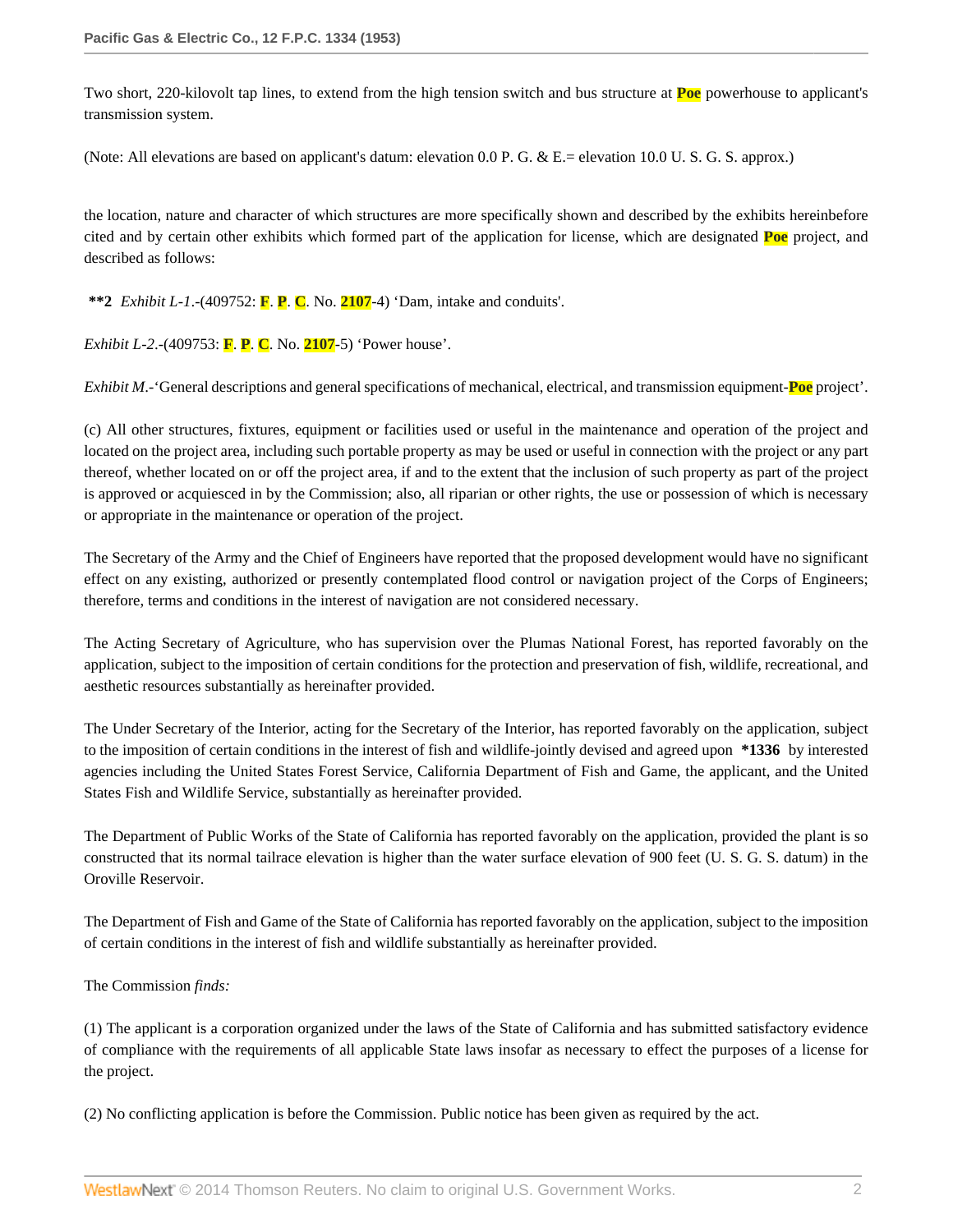(3) The applicant has submitted satisfactory evidence of its financial ability to construct and operate the proposed project.

**\*\*3** (4) The project does not affect any Government dam, nor will the issuance of a license therefor as hereinafter provided affect the development of any water resources for public purposes which should be undertaken by the United States.

(5) The issuance of a license for the project as hereinafter provided will not interfere or be inconsistent with the purposes for which the Plumas National Forest was created or acquired.

(6) Under present circumstances and conditions and upon the terms and conditions hereinafter imposed, the project is best adapted to a comprehensive plan for the improvement and utilization of water-power development, and for other beneficial public uses, including recreational purposes.

(7) The installed horsepower capacity of the project hereinafter authorized for the purpose of computing the capacity component of the administrative annual charge is 151,000 horsepower, and the energy generated thereby will be used for public-utility purposes.

(8) The two proposed 220-kilovolt tap lines extending from the high tension switch and bus structure at the project plant to the applicant's transmission system are part of the project within the meaning of section 3(11) of the act, and should be included in the license for the project.

(9) The amount of annual charges to be paid under the license for the purposes of reimbursing the United States for the costs of administration of part I of the act, and for recompensing it for the use, occupancy, and enjoyment of its lands is reasonable as hereinafter fixed and specified.

(10) In accordance with section 10(d) of the act, the rate of return upon the net investment in the project, and the proportion of surplus earnings to be paid into and held in amortization reserves, are reasonable as hereinafter specified.

(11) The exhibits designated and described in paragraphs (a) and (b) above conform to the Commission's rules and regulations and should be approved as part of the license for the project.

## The Commission *orders:*

(A) The license is issued to Pacific Gas & Electric Co. under section 4(e) of the act for a period of 50 years, effective as of October 1, 1953, for the construction, operation, and maintenance of project No. **2107** affecting lands of the United States within the Plumas National Forest, subject to the terms and **\*1337** conditions of the act which is incorporated by reference as a part of this license, and subject to such rules and regulations as the Commission has issued or prescribed under the provisions of the act.

(B) This license is also subject to the terms and conditions set forth in form L-2,\* entitled 'Terms and conditions of license for unconstructed major project affecting lands of the United States,' except for articles 13 and 17 thereof, which terms and conditions are attached hereto and made a part hereof; and subject to the following special conditions set forth herein as additional articles:

*Article 25*. The licensee shall commence construction of the project within one year from the effective date of this license; shall thereafter in good faith and with due diligence prosecute such construction; and shall complete the project and place it in operation within four years from the date of commencement of construction.

**\*\*4** *Article 26*. For the protection and preservation of the fish, wildlife, recreational, and aesthetic resources the licensee shall provide a flow in the North Fork Feather River, as measured at the U. S. G. S. Big Bar gaging station near Pulga, of not less than 50 cubic feet per second at all times, provided that releases at the **Poe** Diversion Dam shall not be less than 25 cubic feet per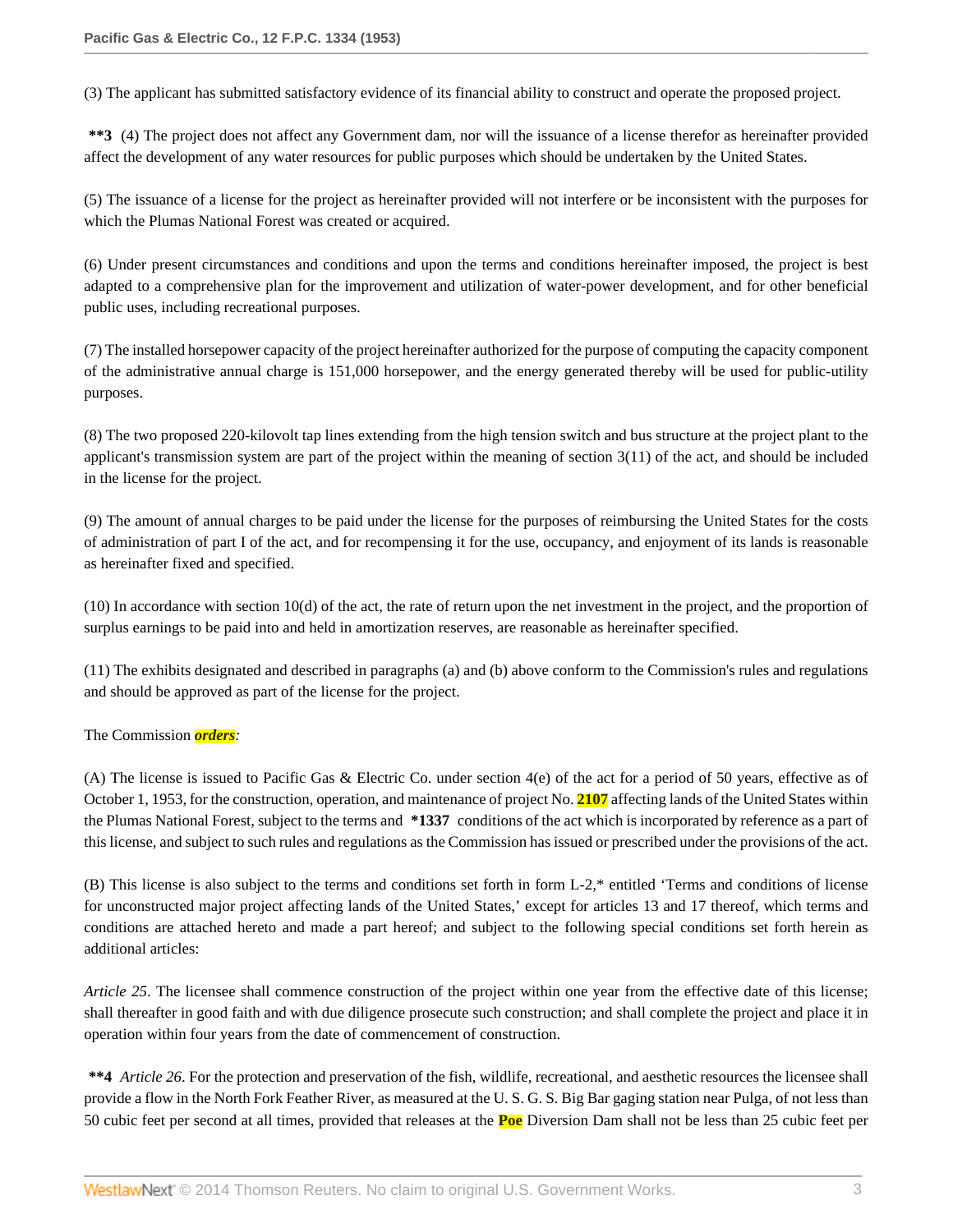second at all times, the Commission reserving the right to adjust the above rates of flow if it shall find after notice to interested parties and opportunity to be heard, that these rates of flow are insufficient or more than necessary for such purposes.

*Article 27*. The licensee shall conduct the normal operation of its power project so as to avoid the sudden release of large flows into channels (other than those used as forebays and afterbays) normally carrying reduced flows where the control of such large flows by the licensee is reasonably possible. In the event emergency releases are required, the licensee shall endeavor to avoid changes in stream stages which will endanger life, health and property and which will be detrimental to the fish life in the stream.

*Article 28*. The licensee shall install, maintain, and operate fish screens at diversion structures, if such screens are found to be necessary and if suitable and practical screens can be developed, when so **ordered** by the Commission upon the recommendation of the Department of Fish and Game of the State of California.

*Article 29*. The licensee shall do everything reasonably within its power and shall require its employees, contractors, and employees of contractors to do everything reasonably within their power, both independently and upon request of officers of the agency of the United States concerned, to prevent, make advanced preparations for suppression, and suppress fires on lands occupied under the license.

*Article 30*. So far as is consistent with proper operation of the project, the licensee shall allow the public free access, to a reasonable extent, to project waters and adjacent project lands owned by the licensee for the purpose of full public utilization of such lands and waters for navigation and recreational purposes, including fishing and hunting, and shall, to a reasonable extent, allow for such purposes the construction of access roads, wharves, landings, and other facilities on its lands the occupancy of which may in appropriate circumstances be subject to payment of rent to the licensee in a reasonable amount: *Provided*, That the licensee may reserve from public access, such portions of the project waters, adjacent lands, and project facilities as may be necessary for the protection of life, health, and property and *Provided further*, That the licensee's consent to the construction of access roads, wharves, landings, and other facilities **\*1338** shall not without its express agreement place upon the licensee any obligation to construct or maintain such facilities.

**\*\*5** *Article 31*. The licensee shall pay to the United States the following annual charges:

(i) For the purpose of reimbursing the United States for the costs of administration of part I of the act, 1 cent per horsepower of the installed capacity (151,000 horsepower), plus 2 1/2 cents per 1,000 kilowatt-hours of gross energy generated by the project during each calendar year for which the charge is made; and

(ii) For the purpose of recompensing the United States for the use, occupancy, and enjoyment of its lands, \$239.92.

(C) The exhibits designated and described in paragraphs (a) and (b) above are approved as part of this license.

(D) This **order** shall become final 30 days from the date of its issuance unless application for rehearing shall be filed as provided by section 313(a) of the act, and failure to file such an application shall constitute acceptance of this license. In acknowledgment of the acceptance of this license, it shall be signed for the licensee and returned to the Commission within 60 days from the date of issuance of this **order**.

Commissioner Doty not participating.

## FEDERAL POWER COMMISSION

Footnotes

See p. 1137.